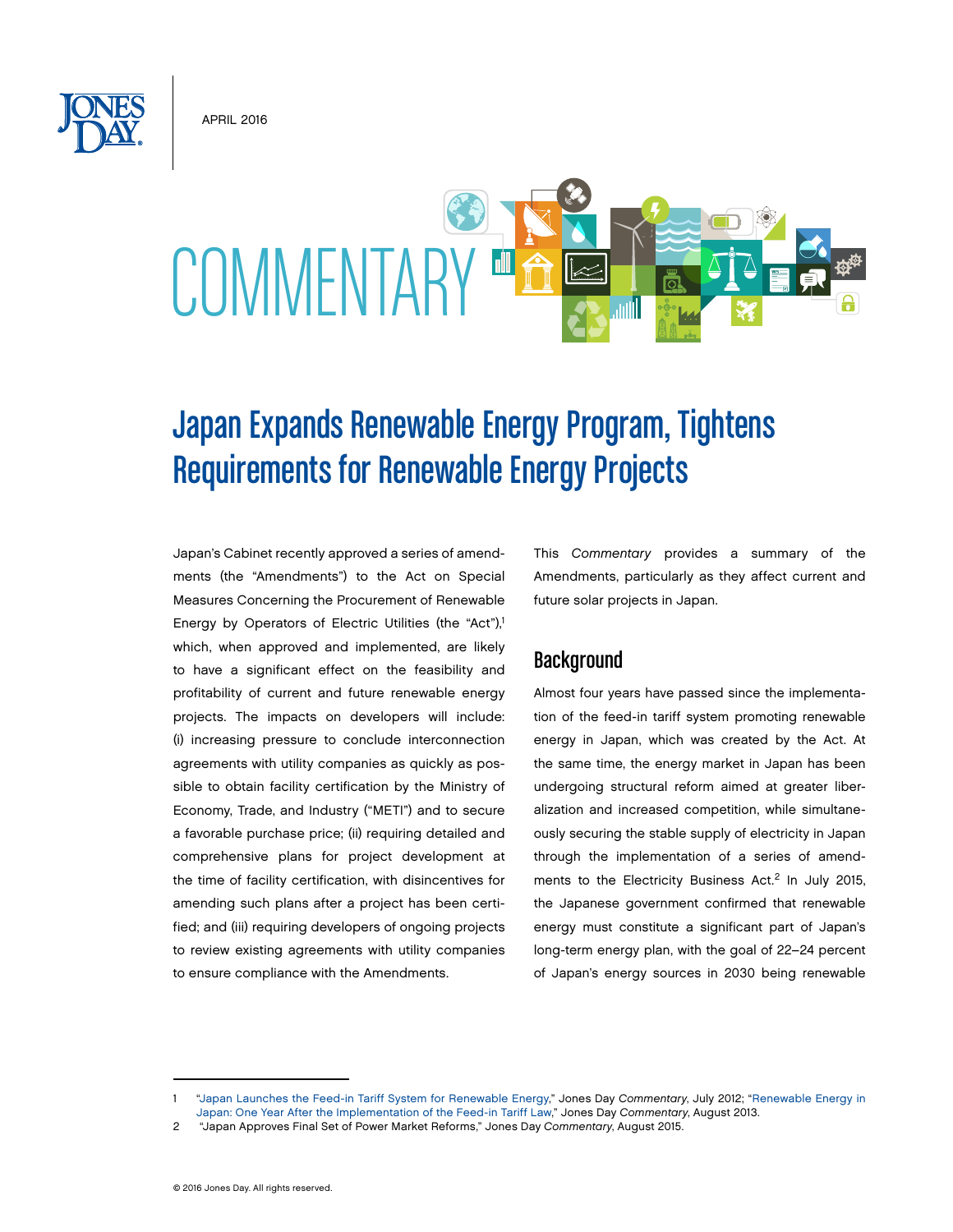energy. To promote this objective, while also addressing concerns about costs passed onto the public and solar projects that fail to commence operation, the Cabinet approved the Amendments on February 9, 2016, for submission for approval by the 190<sup>th</sup> ordinary Diet session. If approved, the Amendments are expected to become effective on April 1, 2017 (except for certain provisions relating to tax exemption that are expected to become effective on October 1, 2016) and will result in significant changes to Japan's feed-in tariff system.

The Amendments have three general purposes: (i) to promote the Japanese government's goal of increasing renewable energy's share of Japan's energy sources, from 12.2 percent<sup>3</sup> in fiscal year 2014 to 22–24 percent in fiscal year 2030; (ii) to reduce the cost of electric power, including the costs associated with renewable energy that are passed onto consumers; and (iii) to achieve the effective distribution of electric power in Japan in accordance with the amendments to the Electricity Business Act. To further these objectives, the Amendments introduce a new facility certification system and measures to ensure effective implementation of renewable energy projects. Existing projects that have obtained facility certification under the Act prior to the effective date of the Amendments will also be required to obtain certification under the new system, subject to a transitional period for projects that have completed interconnection. How the new facility certification requirement will affect such existing projects, however, remains unclear. The detailed implementation ordinance or guidelines for the Amendments are likely to be issued once the Amendments pass the Diet.

# Current Facility Certification System

For a renewable energy project to qualify for the purchase price and purchase period that METI sets for each fiscal year under the Act: (i) the power generating facility must have been approved by METI as a "certified facility," and a power utility must have received a written request for interconnection from the owner of such facility; and (ii) the date of such certification or request (whichever is later) must fall between April 1 and March 31 of such fiscal year. The purchase price

established by METI generally is intended to reflect the costs of developing a renewable energy project. As these costs generally have declined with respect to solar projects, the purchase price established by METI for each fiscal year also has been declining.

In January 2015, METI revised the certification criteria for solar projects seeking facility certification after April 1, 2015 and announced that the applicable purchase price and purchase period will be determined at the time the project company enters into the interconnection agreement with the relevant utility (and not at the time of application for interconnection). METI also amended the applicable rules to provide that if, after February 15, 2015, there are any changes in the powergenerating capacity or in the basic specifications of the solar cell modules (such as the manufacturer or conversion rate) to be used in solar projects having received METI facility certification, the applicable purchase price and purchase period will be changed to those in effect during the fiscal year in which the project company submits the application for such changes. If there is an increase in the power output of an operational facility, the project company must obtain a new facility certification from METI for that part of the facility generating the increased output, and the purchase price and purchase period in effect during the fiscal year in which METI issues such new facility certification will apply to such increased output. The revised standards are intended to remedy situations where developers obtained METI facility certification to ensure a favorable purchase price but failed to proceed promptly with project development and operation. Because utilities generally must accept requests for interconnection by developers, undeveloped solar projects have limited access by new developers to the grid system and restricted the use of power generated through renewable energy sources.

# New Facility Certification System

Renewable energy projects seeking METI facility certification after April 1, 2017 will be subject to a new certification system. Before issuing facility certification for a project, METI will confirm the feasibility of the project. The standards for METI's

<sup>3</sup> Excluding hydropower, this percentage is 3.2 percent.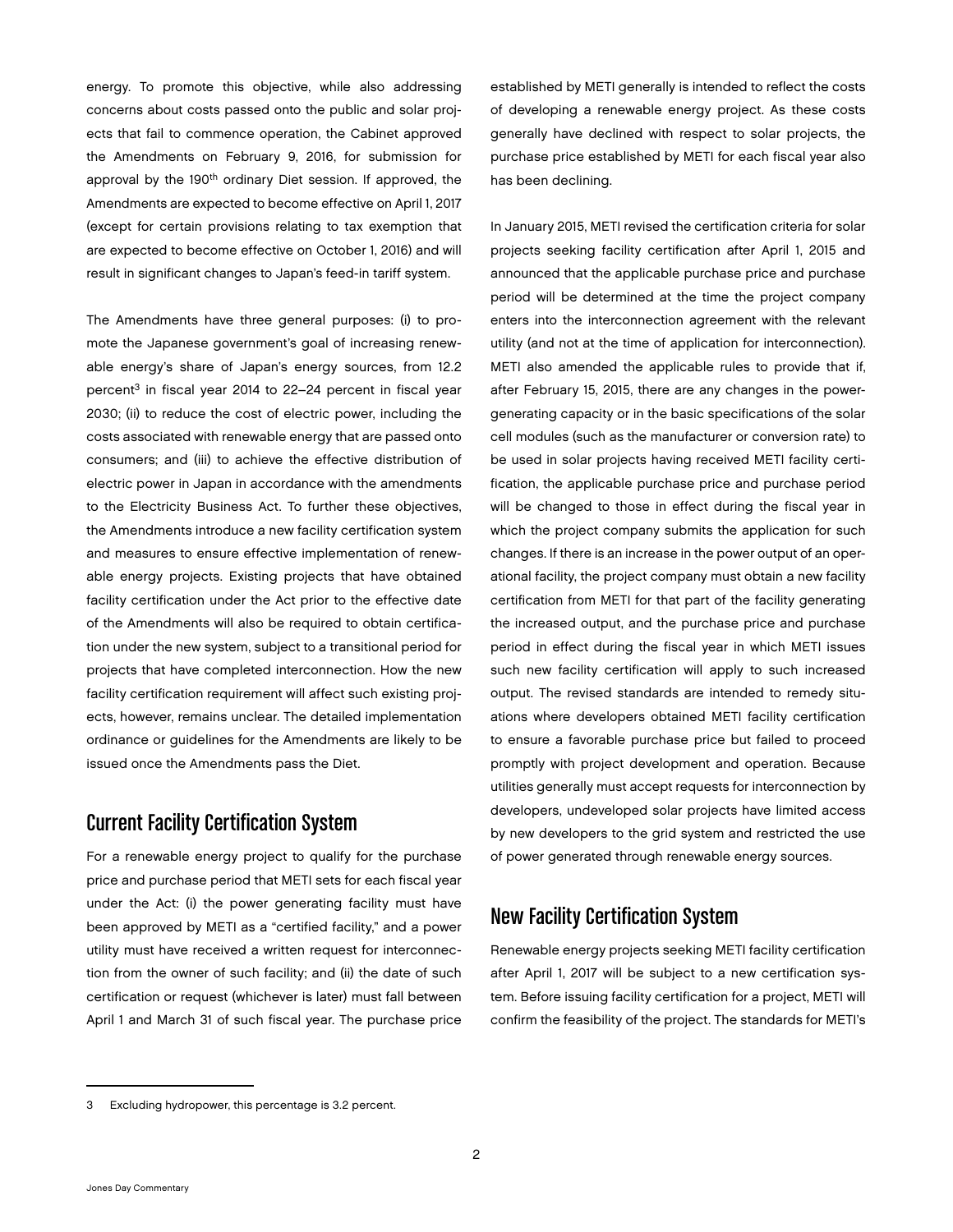confirmation of feasibility remain unclear; however, when a developer applies for METI facility certification and provides the required information, METI is expected to issue facility certification only if the project plan can be implemented smoothly and with certainty (for example, by confirming the interconnection arrangement for the project). Under this new system, information relating to certified projects will be made publicly available, and METI will have the authority to issue improvement orders or cancel the facility certification for projects that METI deems not in compliance with the project plan or not implemented as originally scheduled. These measures are intended to ensure that certified projects have a high likelihood of timely development and operation pursuant to a reasonable project plan. In addition, METI intends to ensure that the development of such projects will comply with applicable legal and regulatory requirements, particularly with respect to safety and environment, and METI will penalize any developer that fails to adhere to such requirements.

# Determination of Purchase Price

Pursuant to the Amendments, METI will announce mid- to long-term targets for the applicable purchase price for certain categories of renewable energy sources deemed to require significant lead time for development and operation, such as wind, geothermal, mid- to small-scale hydro, and biomass. The purchase price for large-scale solar projects will continue to be set annually. METI expects that the purchase price targets will ensure a certain level of predictability for projects that require a lengthy period for approval, construction, and interconnection, thereby encouraging developers to proceed with such projects.

The Amendments also will introduce a bidding system for projects designed to reduce the applicable purchase price by promoting competition among power suppliers. This system is modeled after a system adopted by Germany with respect to its solar projects. Initially, METI is expected to apply this bidding system, under which applicants for facility certification essentially bid for the lowest purchase price, to business-purpose large-scale solar projects. Under the Amendments, METI also may decide to apply the bidding system to other types of renewable energy projects. METI will determine the renewable energy source and the project size to which the bidding system will apply, and it will provide

guidelines for its implementation, taking into account input from METI's Purchase Price Calculation Committee. In such guidelines, METI is expected to provide details necessary for the implementation of the bidding system, such as the applicable renewable energy source, power output capacity of the power-generating facility, standards for the participants in the bidding, the method to determine the purchase price based on bidding, the deadline for the successful bidder to apply for METI facility certification, and the purchase period to be applied. The participants in the bidding will submit their project plans to METI, and the plans also will be used for application for METI facility certification.

# Purchaser of Renewable Energy

Consistent with the amendments to the Electricity Business Act, which, among other things, require regional utilities to separate their electricity distribution and transmission business from their generation and retail businesses, the Amendments will specify that the purchasers of power generated by a certified renewable energy project will be distribution and transmission companies. This change will require amending existing power purchase agreements with utilities, which will designate their distribution and transmission companies that will act as the purchaser thereunder.

## Conclusion

The Amendments, when approved and implemented, are likely to have a significant effect on the feasibility and profitability of current and future renewable energy projects. Developers will be under increased pressure to conclude interconnection agreements with utility companies as quickly as possible to obtain METI facility certification and to secure a favorable purchase price. Developers also will be required to provide detailed and comprehensive plans for project development at the time of facility certification, and they will have a disincentive for amending such plans after a project has been certified. Developers of ongoing projects will need to review existing agreements with utility companies to ensure compliance with the Amendments. As details of the implementation of the Amendments are reviewed and addressed by various committees of METI in the next several months, developers of ongoing and future renewable energy projects in Japan carefully should consider the effects of the Amendments on such projects.